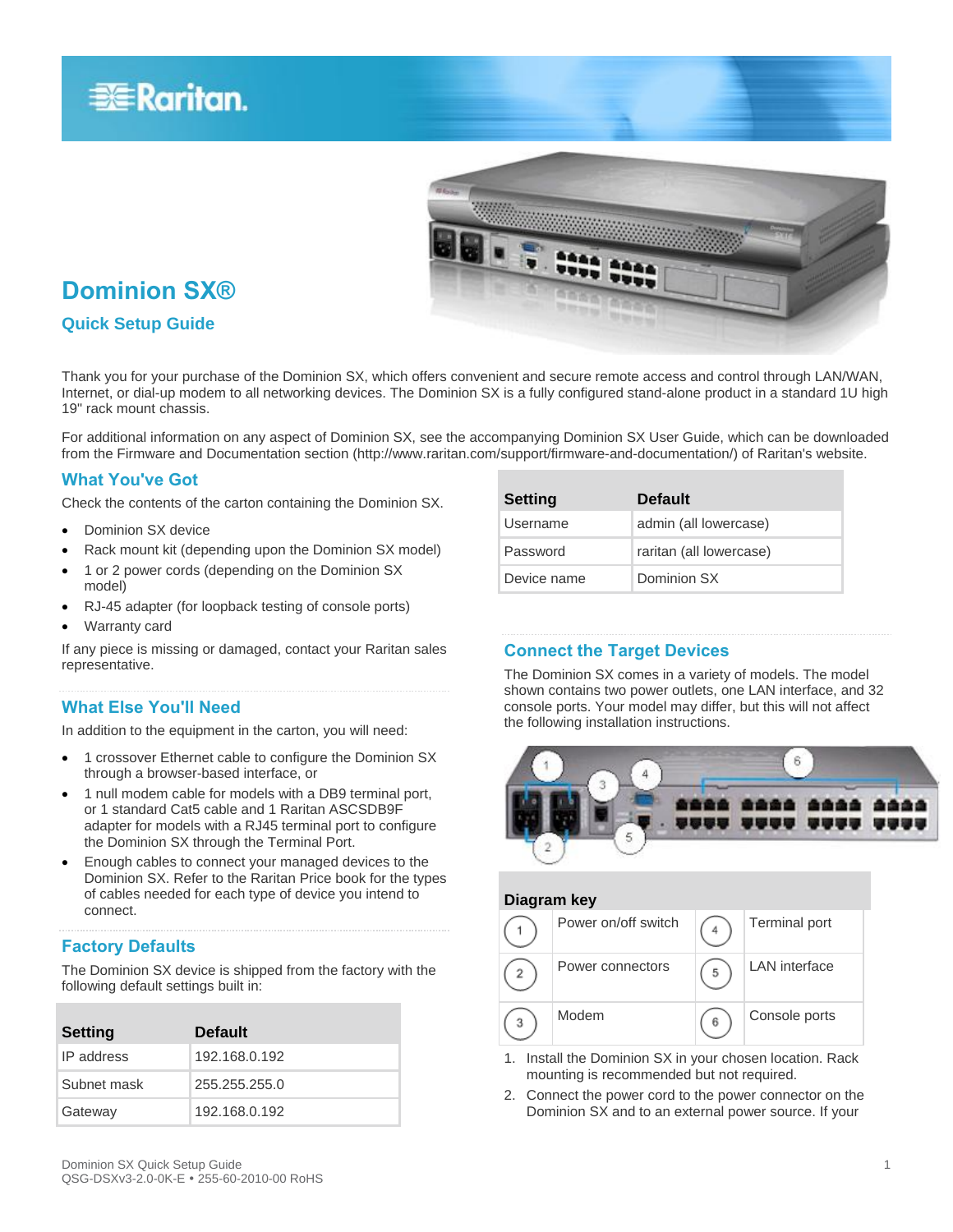## **EXERGritan**.

device has two power connectors, you can connect the second power connector to a backup power source.

- 3. Flip the power switch to turn the Dominion SX device on. The device performs a hardware and firmware self test. The software boot sequence starts and is complete when the light goes on and remains on.
- 4. Connect your target servers or other serially managed devices to the console ports on the Dominion SX.
	- a. Connect one end of a standard Cat5 Ethernet cable to one of the console ports on the Dominion SX.
	- b. Connect the other end to a Raritan Nulling Serial Adapter (p/n ASCSDB9F, ASCSDB9M, ASCSDB25F, ASCSDB25M) as appropriate.
	- c. Connect the adapter to the console port on the target device.

**Important: Many Cisco and Sun devices have console ports with non-standard RJ-45 connections. Most can be connected to the Dominion SX with a "serial rollover cable." This is NOT a standard Ethernet cable or crossover Ethernet cable. If you have misplaced the rollover cable that came with your Cisco or Sun device, you can purchase one from Raritan (Part Number CRLVR-15 or CRLVR-1).**

## **Configure the Dominion SX Using a Browser**

You can configure the Dominion SX using a Web browser or a command line interface (CLI). If you prefer a CLI, skip this section and proceed directly to the next section.

- 1. Connect a computer to the LAN interface on the Dominion SX using a crossover Ethernet cable. If your Dominion SX has two LAN interfaces, use LAN1.
- 2. Make sure the computer has a route to the Dominion SX's default IP address (192.168.0.192). Open a console window and enter the route print command. If the default IP address is NOT on the Active Routes list, do the following:
	- a. On a Windows machine, type ipconfig and note your IP address. Then type: route add 192.168.0.192 <installation computer IP address>
	- b. On a Unix or Linux machine, type ifconfig and note your IP address. Then type: route add 192.168.0.192 <installation computer IP address> -interface
	- c. Type: ping 192.168.0.192. This should produce a reply. If it does not, check the physical connection between the computer and the Dominion SX, and make sure you executed the route add command correctly.
- 3. Open a browser and enter this URL: http://192.168.0.192
- 4. When the Login window appears, enter the default username (admin) and password (raritan). Use all lowercase letters.
- 5. You will be prompted to change the default password. Do so now, and be sure to remember this password for future login.
- 6. Choose Setup > Network. In the Network Basic Settings panel, select an IP configuration method (DHCP is enabled by default), give Dominion SX an IP address, subnet mask, and gateway address on your LAN. You can give the device a name to help identify it (up to 64 characters, but special characters and spaces are not allowed.) and a domain (required to send SMTP messages).

Note: If DHCP is selected and the client computer used to configure Dominion SX via crossover cable is running a DHCP server, the Dominion SX will not be accessed at 192.168.0.192, but instead at any IP address the configuring machine assigns.

- 7. The Dominion SX will now reboot. Once it is rebooted, enter new IP address in a browser and log in again using your new password.
- 8. Choose Setup > Date/Time.
	- a. Select your time zone from the drop-down menu in the UTC Offset field.
	- b. You can enter the date and time manually, or you can enter the IP addresses of up to two Network Time Protocol (NTP) servers.
	- c. When you are finished, click OK. The Dominion SX's clock is now set.
- 9. Choose Setup > Port Configuration. You can now configure each console port that has a target device connected to it:
	- a. Click the checkbox next to a port with a target device connected to it. If more than one target device will have the exact same settings, you can select multiple ports.
	- b. Click Edit to display the settings for the port(s) and enter the information. See the user guide for details.
	- c. When finished, click OK and repeat for any other ports.

Congratulations! Your Dominion SX is configured and ready for use. We suggest you get started by doing the following:

- 1. Create additional user profiles and groups.
- 2. Enhance the authentication and security capabilities of Dominion SX.
- 3. Launch the Raritan Serial Console (RSC) and manage your target devices remotely.

## **Configuring Dominion SX Using the Command Line Interface**

1. Connect a computer to the Terminal port on the Dominion SX. This port is a DB9 male port on all models except those that have 2 power connectors and 2 LAN interfaces. These models have both RJ-45 connectors and DB9 male port, such as Dominion SX model - DSXA-16-DL.